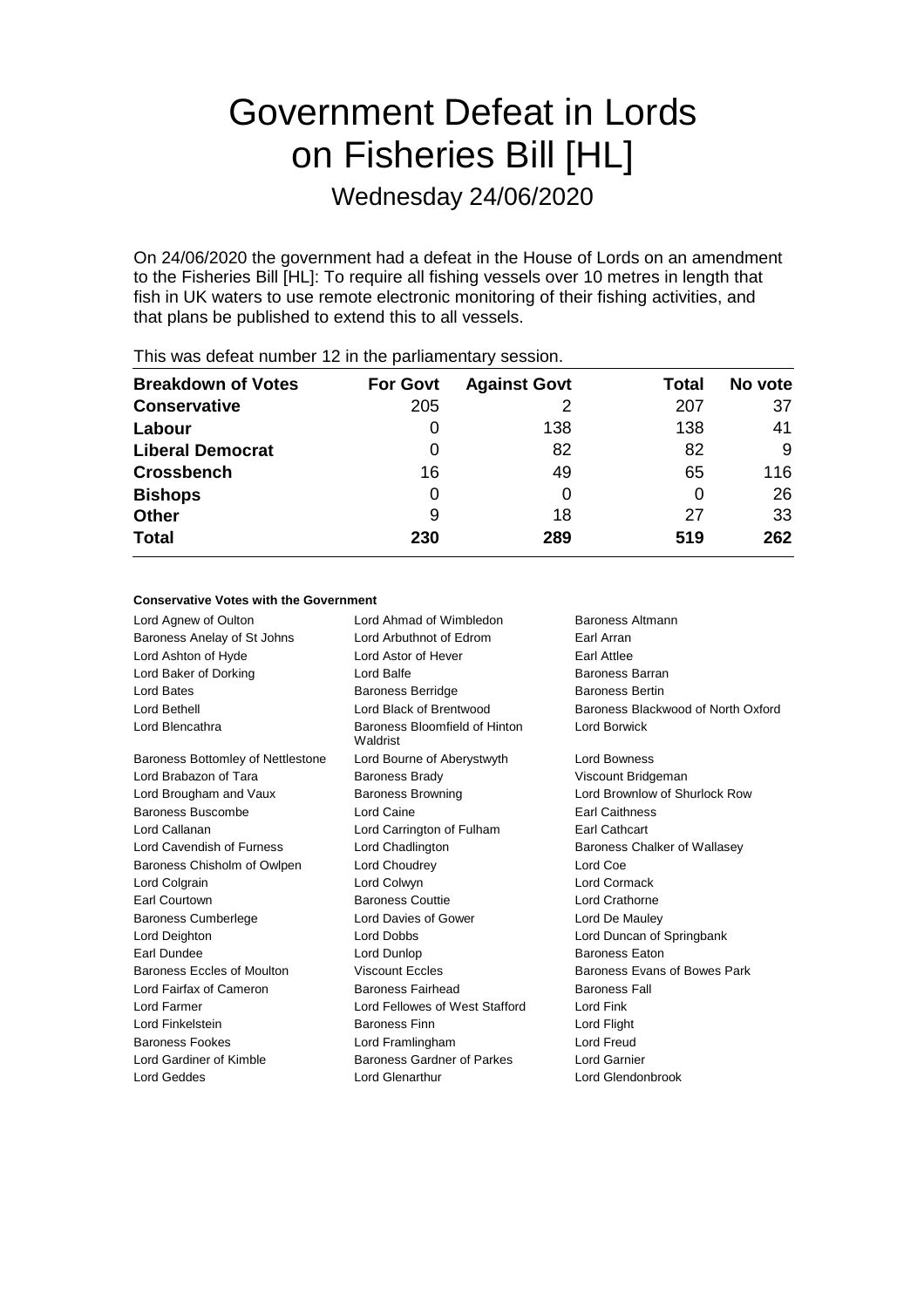Lord Gold Baroness Goldie Lord Goldsmith of Richmond Park Lord Goodlad Viscount Goschen Lord Greenhalgh Lord Grimstone of Boscobel Lord Hague of Richmond Viscount Hailsham Baroness Hanham Baroness Harding of Winscombe Lord Haselhurst Lord Hayward Baroness Helic Lord Henley Lord Hill of Oareford Lord Hodgson of Astley Abbotts Baroness Hodgson of Abinger Earl Home **Baroness Hooper Baroness Hooper Lord Horam** Lord Howard of Lympne Lord Howard of Rising Earl Howe Lord Howell of Guildford Lord Hunt of Wirral Lord James of Blackheath Baroness Jenkin of Kennington Lord Keen of Elie Lord King of Bridgwater Lord Kirkham Lord Kirkhope of Harrogate Lord Lamont of Lerwick Lord Lang of Monkton **Lord Lansley** Lord Lexden Earl Lindsay Lord Lingfield Earl Liverpool Lord Livingston of Parkhead Marquess of Lothian Cord Mackay of Clashfern Lord Mancroft **Baroness Manzoor** Lord Marland Lord Marlesford Lord Maude of Horsham Lord McColl of Dulwich Baroness McGregor-Smith Lord McInnes of Kilwinning Baroness McIntosh of Pickering Baroness Meyer **Baroness Mobarik** Baroness Mobarik Baroness Mone Duke of Montrose Baroness Morgan of Cotes Baroness Morris of Bolton Lord Moynihan Lord Naseby Lord Nash Baroness Neville-Jones **Baroness Neville-Rolfe** Baroness Newlove Baroness Nicholson of Winterbourne Baroness Noakes Lord Northbrook Lord Norton of Louth Lord Parkinson of Whitley Bay Lord Pickles Baroness Pidding **Lord Polace Contract Contract Lord Polace Contract Contract Contract Contract Contract Contract Contract Contract Contract Contract Contract Contract Contract Contract Contract Contract Contract Contract** Lord Porter of Spalding Lord Price Lord Ranger Baroness Rawlings **Example 20** Lord Reay **Baroness Redfern** Lord Renfrew of Kaimsthorn Lord Ribeiro Viscount Ridley Lord Risby **Lord Robathan** Baroness Rock **Container Baroness Rock** Lord Rose of Monewden Lord Rotherwick Lord Saatchi Baroness Sanderson of Welton Lord Sassoon and Baroness Sater Baroness Scott of Bybrook Baroness Seccombe Lord Selkirk of Douglas Baroness Shackleton of Belgravia Lord Sheikh Lord Sherbourne of Didsbury Baroness Shields **Lord Shinkwin** Earl Shrewsbury Lord Smith of Hindhead Baroness Stedman-Scott Lord Strathclyde Baroness Stroud **Baroness Sugg Contains Baroness Sugg** Lord Suri Lord Taylor of Holbeach Lord Tebbit Lord Trefgarne Lord Trimble Lord True Lord Tugendhat Viscount Ullswater **Baroness Vere of Norbiton** Baroness Verma Lord Vinson Lord Wakeham Lord Waldegrave of North Hill Baroness Warsi Lord Wasserman Lord Wei Lord Whitby Lord Willetts Baroness Williams of Trafford Baroness Wyld Lord Young of Cookham Lord Young of Graffham Viscount Younger of Leckie

#### **Conservative Votes against the Government**

Lord Deben Lord Randall of Uxbridge

#### **Labour Votes with the Government**

#### **Labour Votes against the Government**

Baroness Bryan of Partick Lord Campbell-Savours Lord Carter of Coles

Lord Adonis Lord Allen of Kensington Lord Alli Lord Bach Baroness Bakewell Lord Bassam of Brighton Lord Beecham **Lord Berkeley Baroness Billingham** Baroness Blower **Lord Blunkett** Lord Boateng Lord Boateng Lord Bradley Lord Brooke of Alverthorpe Lord Browne of Ladyton

# Baroness Amos Lord Anderson of Swansea Baroness Armstrong of Hill Top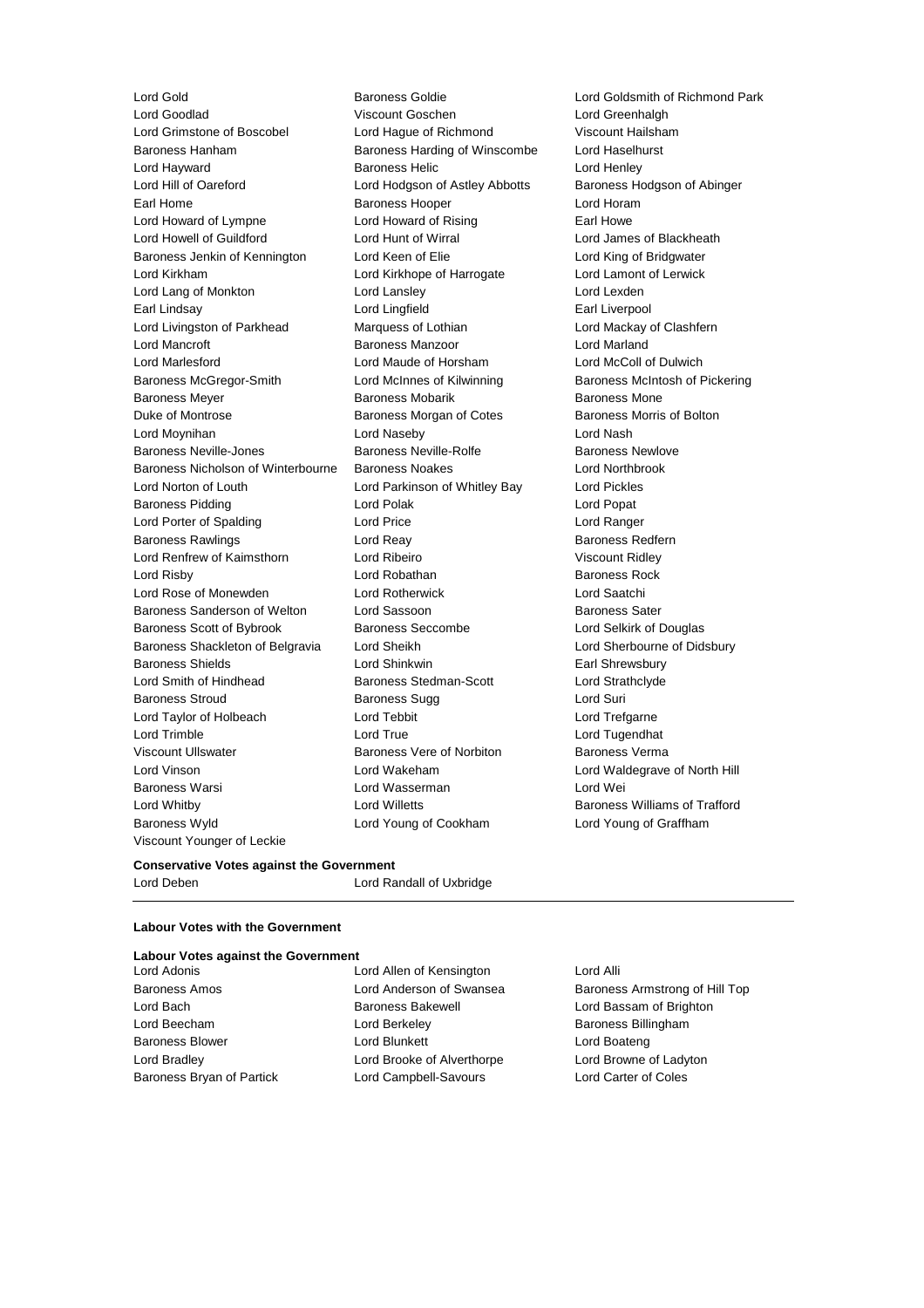Baroness Chakrabarti Viscount Chandos Lord Clark of Windermere Lord Collins of Highbury Baroness Corston Baroness Crawley Lord Cunningham of Felling Lord Darling of Roulanish Lord Davidson of Glen Clova Lord Davies of Stamford Lord Davies of Oldham Lord Desai Baroness Donaghy **Baroness Drake** Lord Drayson Lord Dubs Lord Eatwell Lord Elder Lord Evans of Watford Lord Falconer of Thoroton Lord Faulkner of Worcester Lord Filkin Lord Foulkes of Cumnock Baroness Gale Lord Giddens Lord Glasman Baroness Golding Lord Goldsmith Baroness Goudie Lord Grantchester Lord Griffiths of Burry Port Lord Hain Lord Harris of Haringey Lord Haskel Lord Haughey Lord Haworth Baroness Hayter of Kentish Town Baroness Healy of Primrose Hill Lord Hendy Baroness Hilton of Eggardon Lord Hollick Lord Howarth of Newport Lord Hoyle **Baroness Hughes of Stretford** Lord Hunt of Kings Heath Lord Hunt of Kings Heath Baroness Jay of Paddington Baroness Jones of Whitchurch Lord Jordan Lord Judd **Baroness Kennedy of The Shaws** Lord Kennedy of Southwark Baroness Kennedy of Cradley **Lord Knight of Weymouth** Baroness Lawrence of Clarendon Lord Layard **Lord Leitch** Lord Leitch **Lord Lennie** Baroness Liddell of Coatdyke Lord Liddle Lord Lipsey Baroness Lister of Burtersett Lord Livermore Lord MacKenzie of Culkein Baroness Mallalieu **Baroness Mandelson** Lord Mandelson Baroness Massey of Darwen Lord Maxton Lord McAvoy Lord McConnell of Glenscorrodale Baroness McDonagh Baroness McIntosh of Hudnall Lord McNicol of West Kilbride Lord Mendelsohn Lord Mitchell Lord Monks Baroness Morgan of Huyton Lord Morris of Aberavon Baroness Morris of Yardley Lord Murphy of Torfaen **Baroness Nye** Baroness Osamor Baroness Pitkeathley Lord Ponsonby of Shulbrede Baroness Primarolo Baroness Prosser **Example 2** Lord Puttnam **Baroness Quin** Baroness Quin Baroness Ramsay of Cartvale Baroness Rebuck Lord Robertson of Port Ellen Lord Rooker Lord Rosser Lord Rowlands Baroness Royall of Blaisdon Lord Sawyer **Baroness Sherlock** Baroness Sherlock Viscount Simon **Baroness Smith of Gilmorehill** Baroness Smith of Basildon Lord Snape Lord Stevenson of Balmacara Baroness Taylor of Bolton Baroness Thornton **Lord Touhig** Lord Touhig Lord Tunnicliffe Lord Turnberg Baroness Warwick of Undercliffe Lord Watts Lord West of Spithead **Baroness Wheeler** Baroness Wheeler Baroness Whitaker Lord Whitty Baroness Wilcox of Newport Lord Winston Lord Wood of Anfield **Lord Young of Norwood Green** Baroness Young of Old Scone

#### **Liberal Democrat Votes with the Government**

| Liberal Democrat Votes against the Government |                                    |                                |  |  |  |  |
|-----------------------------------------------|------------------------------------|--------------------------------|--|--|--|--|
| Lord Addington                                | Lord Alderdice                     | Lord Allan of Hallam           |  |  |  |  |
| Baroness Bakewell of Hardington<br>Mandeville | Baroness Barker                    | Lord Beith                     |  |  |  |  |
| Baroness Benjamin                             | Baroness Bonham-Carter of Yarnbury | Baroness Bowles of Berkhamsted |  |  |  |  |
| Lord Bradshaw                                 | <b>Baroness Brinton</b>            | Lord Bruce of Bennachie        |  |  |  |  |
| Lord Burnett                                  | Baroness Burt of Solihull          | Lord Campbell of Pittenweem    |  |  |  |  |
| Lord Chidgey                                  | Lord Clement-Jones                 | <b>Lord Cotter</b>             |  |  |  |  |
| Lord Dholakia                                 | <b>Baroness Doocey</b>             | Baroness Featherstone          |  |  |  |  |
| Lord Foster of Bath                           | Lord Fox                           | Baroness Garden of Frognal     |  |  |  |  |
| Lord German                                   | Lord Goddard of Stockport          | Lord Greaves                   |  |  |  |  |
| <b>Baroness Grender</b>                       | Baroness Hamwee                    | Baroness Harris of Richmond    |  |  |  |  |
| <b>Baroness Humphreys</b>                     | Lord Hussain                       | Baroness Hussein-Ece           |  |  |  |  |
| Baroness Janke                                | Baroness Jolly                     | Lord Jones of Cheltenham       |  |  |  |  |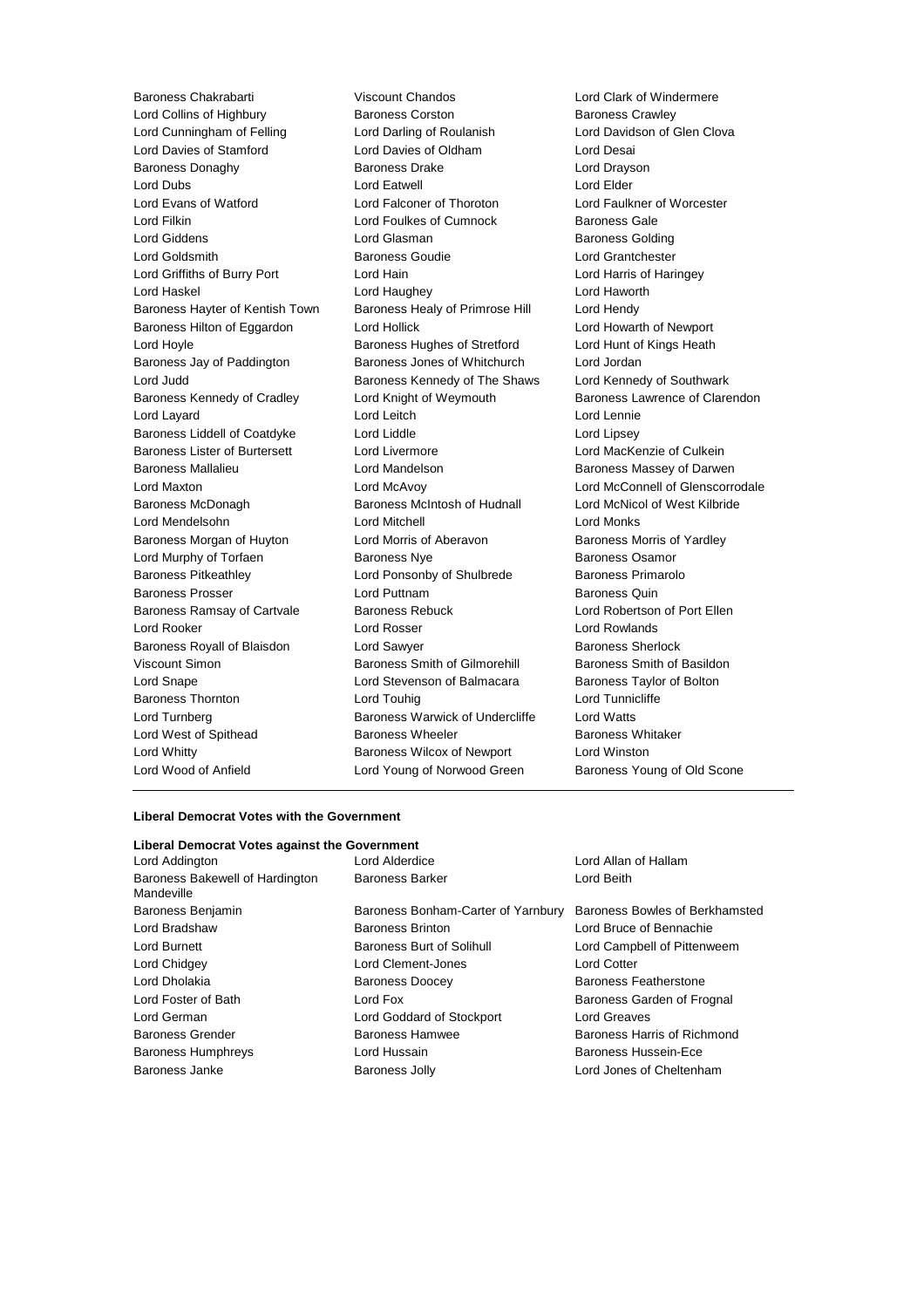Lord Wrigglesworth

Lord Newby **Baroness Northover**<br>
Lord Paddick **Baroness Lord Palmer of Chilc** Lord Oates Lord Paddick Lord Palmer of Childs Hill Baroness Parminter Baroness Pinnock Lord Purvis of Tweed Baroness Randerson Lord Razzall Lord Redesdale Lord Scriven Lord Sharkey Baroness Sheehan Lord Shipley Lord Shutt of Greetland Baroness Smith of Newnham Lord Stephen Lord Stoneham of Droxford Lord Storey Lord Strasburger Lord Stunell Baroness Suttie Lord Taverne Lord Taylor of Goss Moor Lord Teverson Lord Thomas of Gresford **Baroness Thomas of Winchester** Baroness Thornhill Viscount Thurso Lord Tope Lord Tyler Baroness Tyler of Enfield Lord Verjee Lord Wallace of Saltaire Lord Wallace of Tankerness Baroness Walmsley Lord Willis of Knaresborough

Baroness Kramer **Baroness Ludford** Baroness Ludford Lord Marks of Henley-on-Thames<br>
Lord McNally Lord Newby<br>
Baroness Northover Lord Rennard Lord Roberts of Llandudno Baroness Scott of Needham Market

### **Crossbench Votes with the Government**

Lord Carrington **Lord Craig of Radley Baroness Finlay of Llandaff Leader Leader Baroness Finlay of Llandaff** Lord Grabiner **Lord Greenway Conserverse Example 20** also because the Baroness Hogg Lord Hope of Craighead Lord Kakkar Lord Laming Baroness O'Loan **Lord Stirrup** Lord Communication Constantingham Lord Walker of Aldringham Baroness Watkins of Tavistock

Baroness Butler-Sloss Lord Carlile of Berriew

#### **Crossbench Votes against the Government**

Baroness Brown of Cambridge Lord Cameron of Dillington Baroness Campbell of Surbiton Lord Chartres Earl Clancarty Baroness Clark of Calton Earl Courtenay of Devon Baroness Coussins Viscount Craigavon Lord Crisp Lord Cromwell Lord Curry of Kirkharle Baroness Deech **Lord Eames Earl Erroll** Lord Freyberg **Lord Geidt** Baroness Grey-Thompson Lord Harries of Pentregarth Baroness Hayman Baroness Hollins Lord Jay of Ewelme Lord Kerr of Kinlochard Lord Kilclooney Lord Krebs Baroness Lane-Fox of Soho Lord Lisvane Lord Low of Dalston **Lord Mair** Baroness Masham of Ilton Lord Mair Baroness Masham of Ilton Baroness Meacher **Baroness Morgan of Drefelin** Lord Mountevans Baroness Murphy Baroness O'Neill of Bengarve Lord Ravensdale Lord Rees of Ludlow Lord Rowe-Beddoe **Earl Sandwich** Duke of Somerset Lord St John of Bletso Lord Thurlow Lord Vaux of Harrowden **Lord Wilson of Dinton** Baroness Worthington Baroness Young of Hornsey

Lord Alton of Liverpool Lord Berkeley of Knighton Viscount Brookeborough

#### **Bishop Votes with the Government**

**Bishop Votes against the Government**

#### **Other Votes with the Government**

Lord Browne of Belmont **Lord Empey Lord Empey Lord Gadhia** 

Lord Holmes of Richmond Lord Lupton Lord McCrea Magherafelt and Cookstown Lord Morrow Lord Stoddart of Swindon Lord Taylor of Warwick